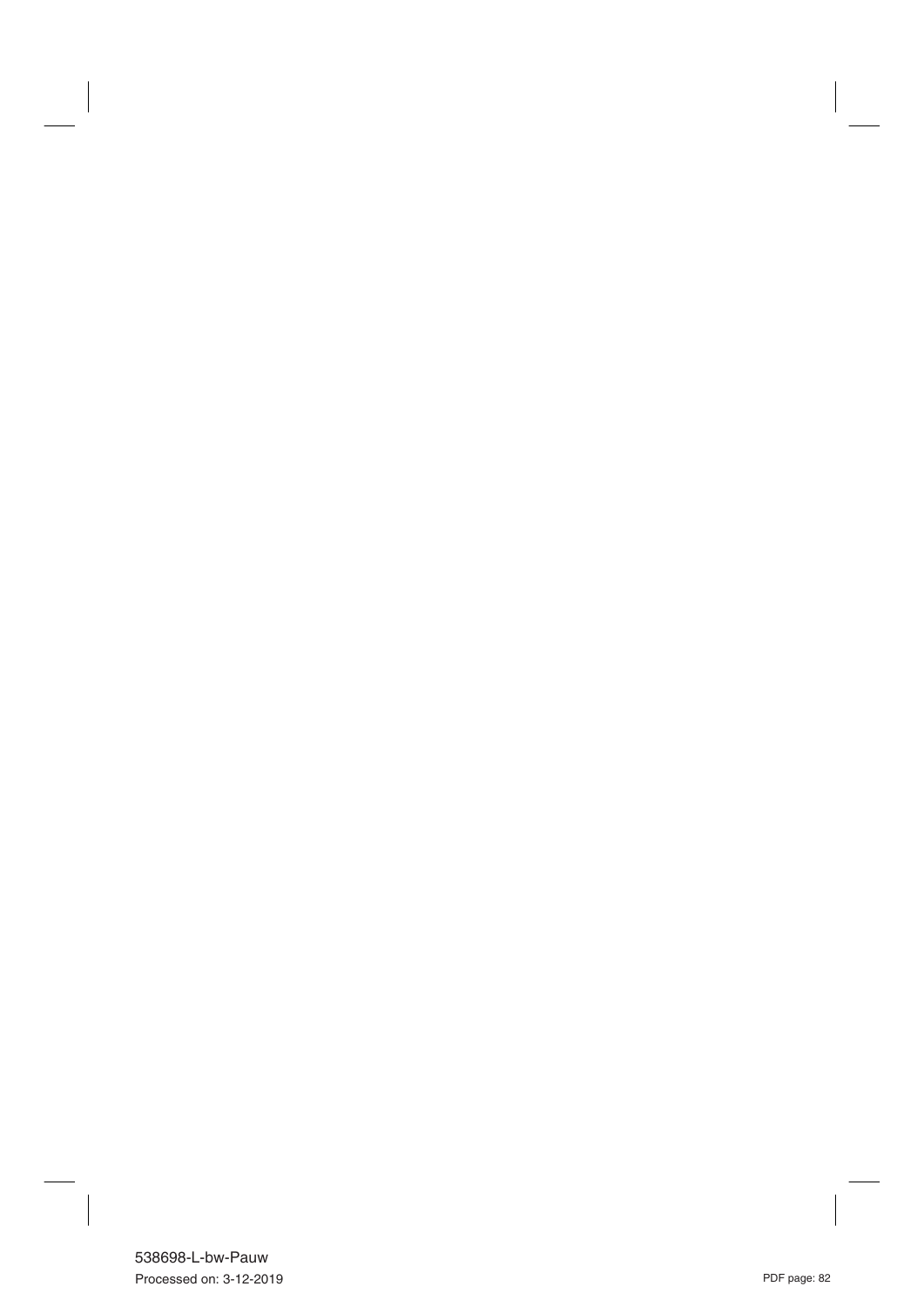#### **Introduction**

When we experience emotional distress, we tend to share our experience with others, a phenomenon termed social sharing (Rimé et al., 1992). Surprisingly, despite people perceiving social sharing to be effective, it often does not lead to long-term emotional recovery (Zech & Rimé, 2005). Whether or not sharing is beneficial in the long run critically depends on the type of support that listeners provide. Two types of support have been identified by Rimé (2009): Listeners may provide socio-affective support, which includes providing comfort, care, and validating the way the other feels. Alternatively, listeners might provide cognitive support, which is directed at changing the way the other appraises the situation, by, for example, providing a different perspective. Whereas socio-affective support has been found to increase temporary feelings of closeness and perceived benefits, cognitive support is generally more conducive to bringing about longterm emotional recovery (e.g., Batenburg & Das, 2014; Brans, Van Mechelen, Rimé, & Verduyn, 2013; Lepore, Fernandez-Berrocal, Ragan, & Ramos, 2004; Nils & Rimé, 2012; Rimé, 2009; but see also Lepore, Ragan, & Jones, 2000).

 Considering that emotional recovery in the aftermath of a distressing experience depends in large part on the support people receive from others, it is important to understand the determinants of support provision. One possibility is that sharers themselves may play a role in eliciting the support that they desire. Recent work suggests that sharers generally have a strong preference for socioaffective support, and listeners also have a strong tendency to provide socioaffective support (Duprez, Christophe, Rimé, Congard, & Antoine, 2014; Pauw, Sauter, Van Kleef, & Fischer, in press, 2018). As a consequence, social sharing may often revolve around socio-affective support provision, which could explain both the immediate subjective benefits people experience when sharing (because social support is comforting), and the absence of long-term recovery (Pauw et al., in press; Rimé, 2009). However, while this research suggests that *overall* listeners seem to provide socio-affective support, remarkably little is known about the *dynamics* within a sharing interaction and how specific types of support are elicited. Given the differential efficacy of socio-affective versus cognitive support in aiding emotional recovery, this question is of central importance to our understanding of when and why social sharing may be (in)effective.

 In this chapter, we examined whether sharers can communicate their needs and feelings such that they can bring about the support that they seek. Based on earlier theorizing (Rimé, 2009), we investigated the possibility that sharers' support needs – and thereby also listeners' support provision – are shaped by the level of emotional distress they experience. High emotional intensity should increase socio-affective support needs, but decrease cognitive support needs (Rimé, 2009).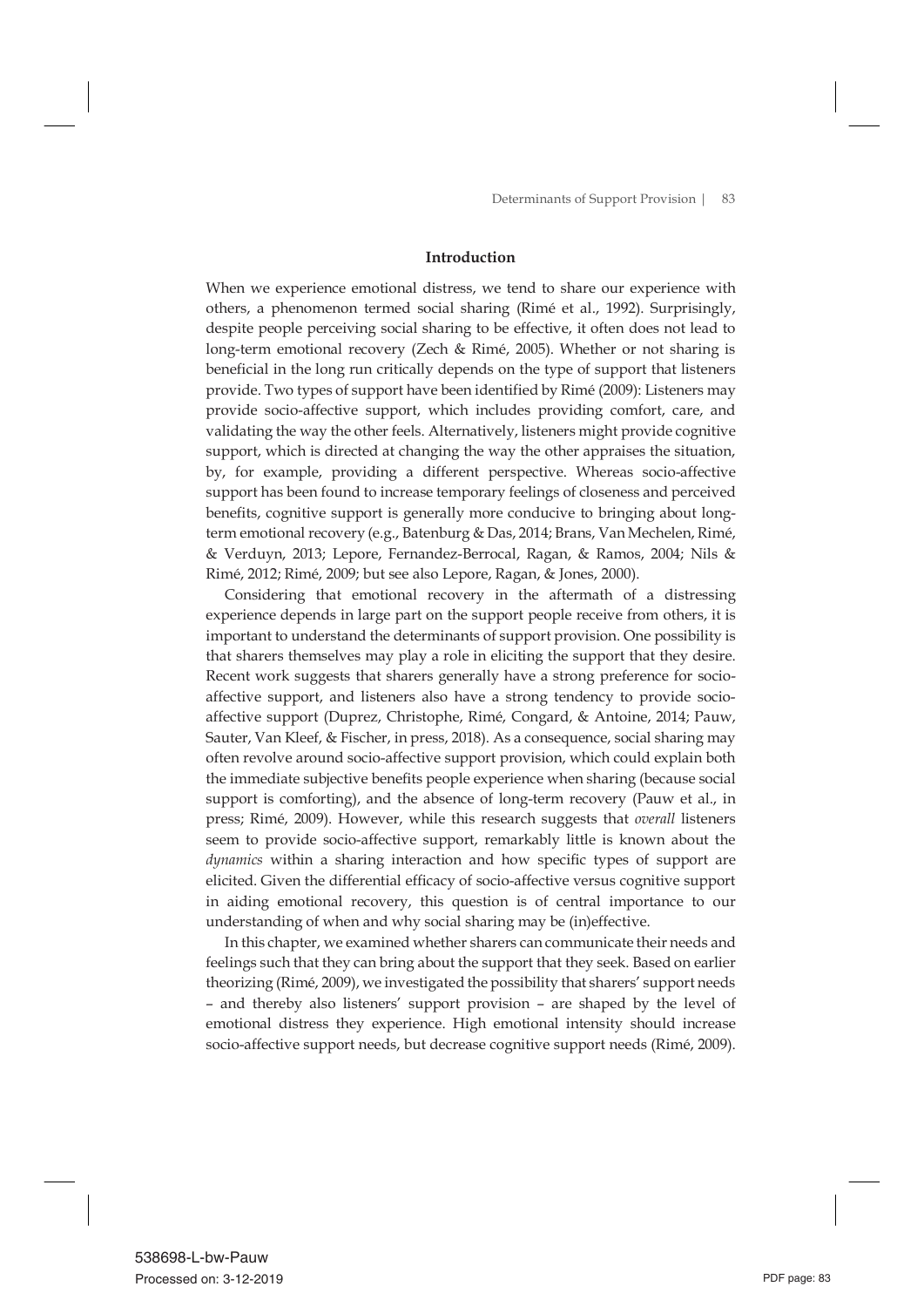Building on this general idea, we conducted an interaction study to examine (1) whether the intensity of sharers' emotional distress predicts their support needs, (2) whether and how sharers' support needs shape listeners' support provision, and (3) whether the accuracy of listeners' perceptions of sharers' emotional intensity facilitates the provision of support that is more closely aligned with sharers' needs.

# **Communicating Support Needs**

 When talking with others about an emotional experience, sharers may seek different forms of support from listeners (Duprez et al., 2014). Importantly, for listeners to recognize the sharer's need for support, it is crucial that they (correctly) identify the emotional state of the sharer (Reeck, Ames, & Ochsner, 2016). The intensity of the sharer's experienced emotions may drive their support needs. This idea is reflected in Rimé's (2009) theorizing that timing plays a crucial role in social sharing. He argued that when the emotion-eliciting event happened recently, emotional distress is likely to be relatively high. Consequently, the situation would call for immediate buffering of the emotional distress through socioaffective support. However, as emotional intensity subsides over time, sharers should become more open (i.e., have more cognitive resources available and be more motivated) to engage in more elaborate cognitive processing. Rimé proposed that cognitive support might thus be more desired and effective under relatively low emotional intensity.

 Indirect support for this idea comes from research on intrapersonal emotion regulation. Emotional intensity has been found to strongly influence the regulation strategies people choose to employ when regulating their own emotions (Sheppes et al., 2014). When emotional intensity is high, people prefer regulation strategies focused on disengaging from the emotionally upsetting situation, such as suppression or distraction (Dixon-Gordon, Aldao, & De Los Reyes, 2015; Sheppes et al., 2014; Sheppes, Scheibe, Suri, & Gross, 2011). While not conducive to long-term recovery, these preferences are motivated by short-term goals as they have the potential to yield immediate relief. In contrast, reappraisal is a more cognitively demanding emotion regulation strategy (Sheppes, Catran, & Meiran, 2009; Sheppes & Meiran, 2008). Yet by engaging with the emotional situation, reappraisal allows for evaluating, processing, and remembering the emotional information, thereby making the use of this strategy more motivated by long-term recovery goals (Sheppes et al., 2014). When emotional intensity is low, people are more inclined to engage in reappraisal (Kalokerinos, Résibois, Verduyn, & Kuppens, 2017; Sheppes et al., 2014; Sheppes et al., 2011). Findings on intrapersonal emotion regulation thus suggest that emotional intensity impacts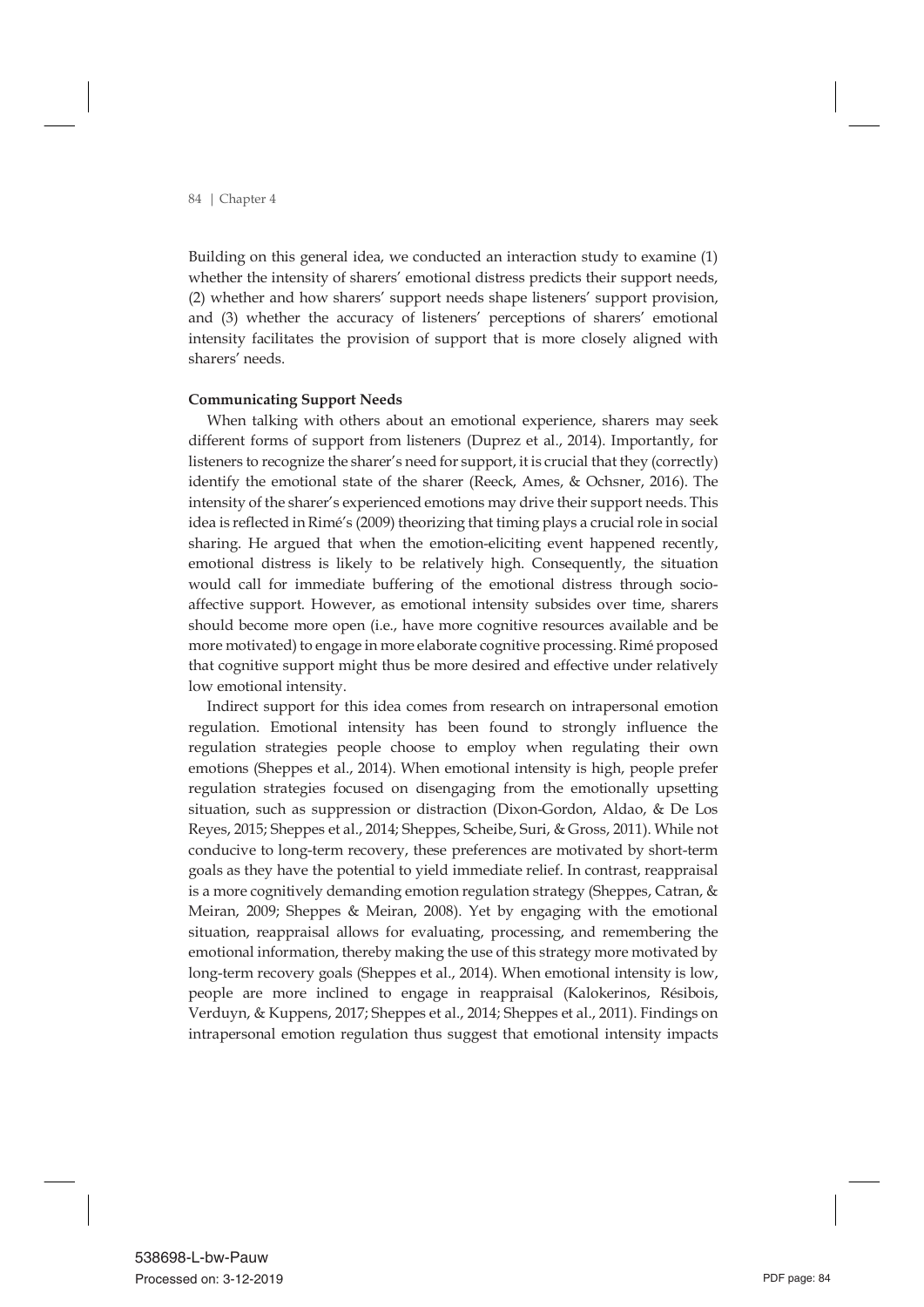the cognitive ability, as well as the motivation, to engage in different emotion regulation strategies.

 The question, then, is whether sharers can communicate their feelings and support needs such that they can get a listener to provide support that matches the kind of support they wish to receive. There is some work suggesting that listeners can infer sharers' support needs from the way sharers describe emotionally upsetting events. Horowitz and colleagues (Horowitz et al., 2001) found that listeners picked up on support goals that are implied in differential expressions: For example, the expression "I don't know what to do" led listeners to provide more problem-focused support, whereas "I feel awful" elicited more emotion-focused support. Extending these findings, a recent study showed that sharers indeed communicate their emotions differently depending on the type of support they seek from the listener (Pauw, Sauter, Van Kleef, & Fischer, 2019). Specifically, sharers expressed their emotions more directly when seeking socioaffective support, whereas when looking for cognitive support, they communicated the way they evaluated the situation (i.e., appraisals). However, listeners were insensitive to these cues (see Trees, 2005, for a similar conclusion) and consistently assumed that sharers were seeking a high degree of socioaffective support – an assumption that in fact corresponded with sharers generally having a very high desire for socio-affective support (see also Pauw et al., 2018). These findings thus suggest that listeners may overall be fulfilling support seekers' (socio-affective) support needs, though potentially not as a result of effective communication.

 Yet, it should be noted that this latter set of studies (Pauw et al., 2019) did not involve an actual sharing interaction. Instead, listeners were presented with written stories from which listeners were asked to infer sharers' support goals, but did not actually provide support. Consequently, it might be that in an actual sharing interaction, listeners are in fact competent in picking up on sharers' fluctuating support needs. For example, sharers might express their support needs through non-verbal channels, such as facial expressions, gaze, bodily movements, or tone of voice (Keltner, Tracy, Sauter, Cordaro, & McNeil, 2016). While sharers and listeners may be unaware of these potentially implicit cues, these cues might still influence listeners' behavior.

 Sharers' emotional expressions communicate relevant information about the sharer, including not only their current emotional state, but also their needs, goals, and motives (Fridlund, 1994; Keltner & Haidt, 1999; Parkinson & Simons, 2012; Van Kleef, 2009; Van Kleef et al., 2011). Indeed, there is some evidence that listeners are able to extrapolate sharers' support needs from the perceived intensity of sharers' emotions: Listeners judged sharers to be in greater need of socio-affective support to the extent that they perceived the sharer to be in greater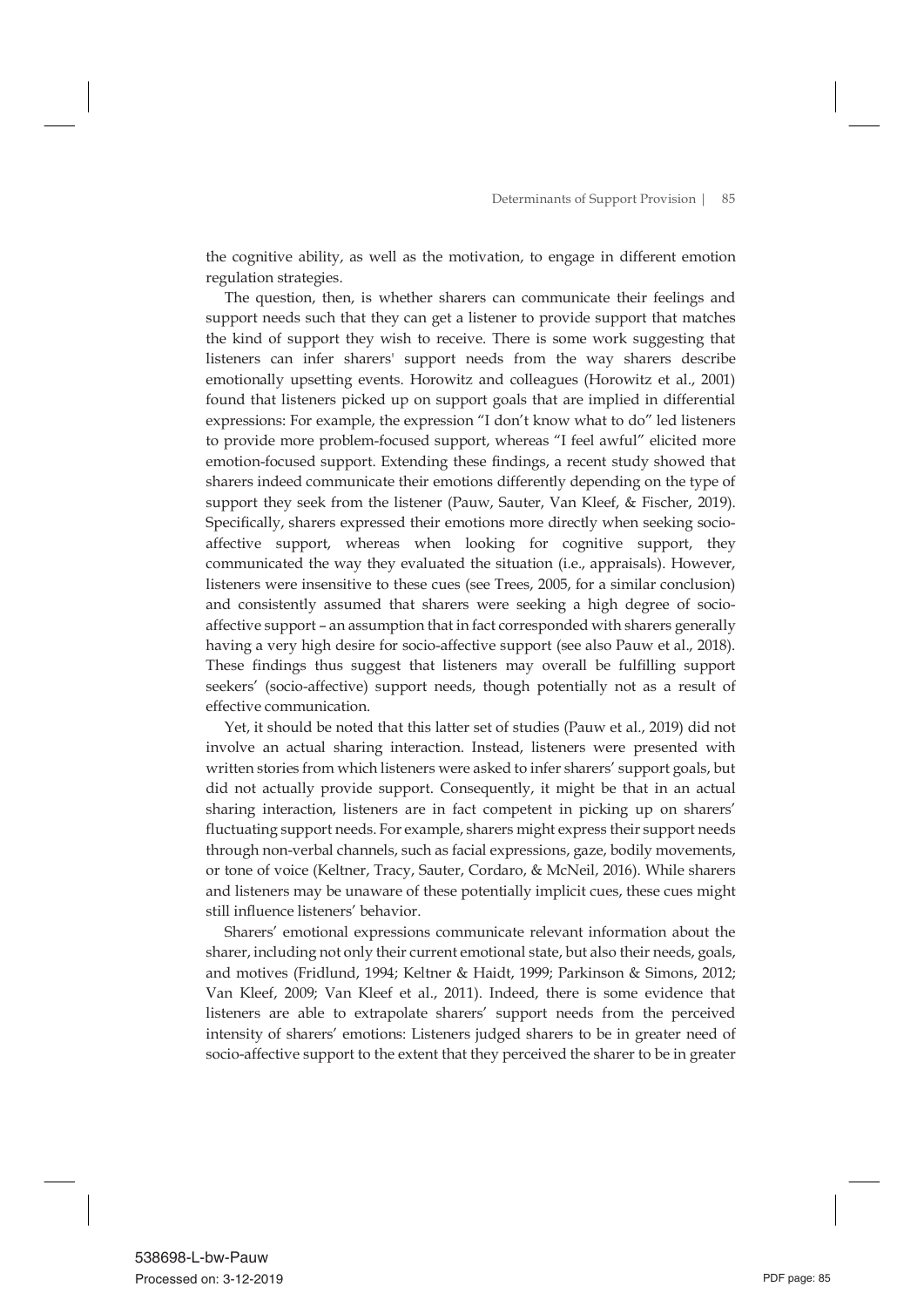distress (Pauw et al., 2019). Speaking more directly to the impact of emotional intensity on support provision, a survey conducted by Christophe and Rimé (1997) revealed that when sharers discussed highly intense emotional situations, listeners reported having provided more non-verbal comforting and less reappraisal.

 Given the potential role of emotional intensity in determining support needs as well as support provision, it follows that the more accurately listeners judge sharers' emotional intensity levels, the better they should be able to provide support that matches what the sharer is seeking. This proposition fits with the general notion that empathic accuracy fosters behavior that is responsive to others' needs (Reis & Patrick, 1996). Empathic accuracy has been defined as the degree to which a listener accurately infers a sharer's thoughts or feelings (Ickes, Stinson, Bissonnette, & Garcia, 1990), which should help the listener to understand what the sharer needs. Indirectly supporting this idea, empathic accuracy has been observed to relate to more constructive behaviors in supportive as well as conflict interactions (Kilpatrick, Bissonnette, & Rusbult, 2002). Several studies, mostly using laboratory-based couple interactions, have found that greater empathic accuracy was associated with increased instrumental support provision and decreased negative support behaviors (Howland, 2016; Verhofstadt et al., 2016; Verhofstadt, Buysse, Ickes, Davis, & Devoldre, 2008). Recently, another study showed that greater empathic accuracy facilitated socio-affective support provision, though only to the extent that listeners were empathically concerned and thus motivated to help the sharer (Winczewski, Bowen, & Collins, 2016). Taken together, these studies suggest that greater empathic accuracy fosters the provision of support that is generally considered responsive or constructive. Importantly, however, these studies did not assess the extent to which the provided support corresponded with the kind of support that the sharer was seeking. Whether accurately inferring sharers' feelings facilitates the provision of support that is actually responsive to sharers' needs is thus a question that remains to be empirically tested.

#### **The Present Study**

 Previous research suggests that sharers are strongly inclined to seek socioaffective support when sharing their emotions with others – a type of support they are also likely to receive. Yet so far, it is unclear what role sharers may have in eliciting different forms of support. It is also possible that listeners' previously observed support provision was based on a general assumption that sharers seek socio-affective support (see Pauw et al., 2019). The present study was designed to examine whether sharers communicate their feelings and support needs in such a way that they may bring about the type of support that they seek. Given the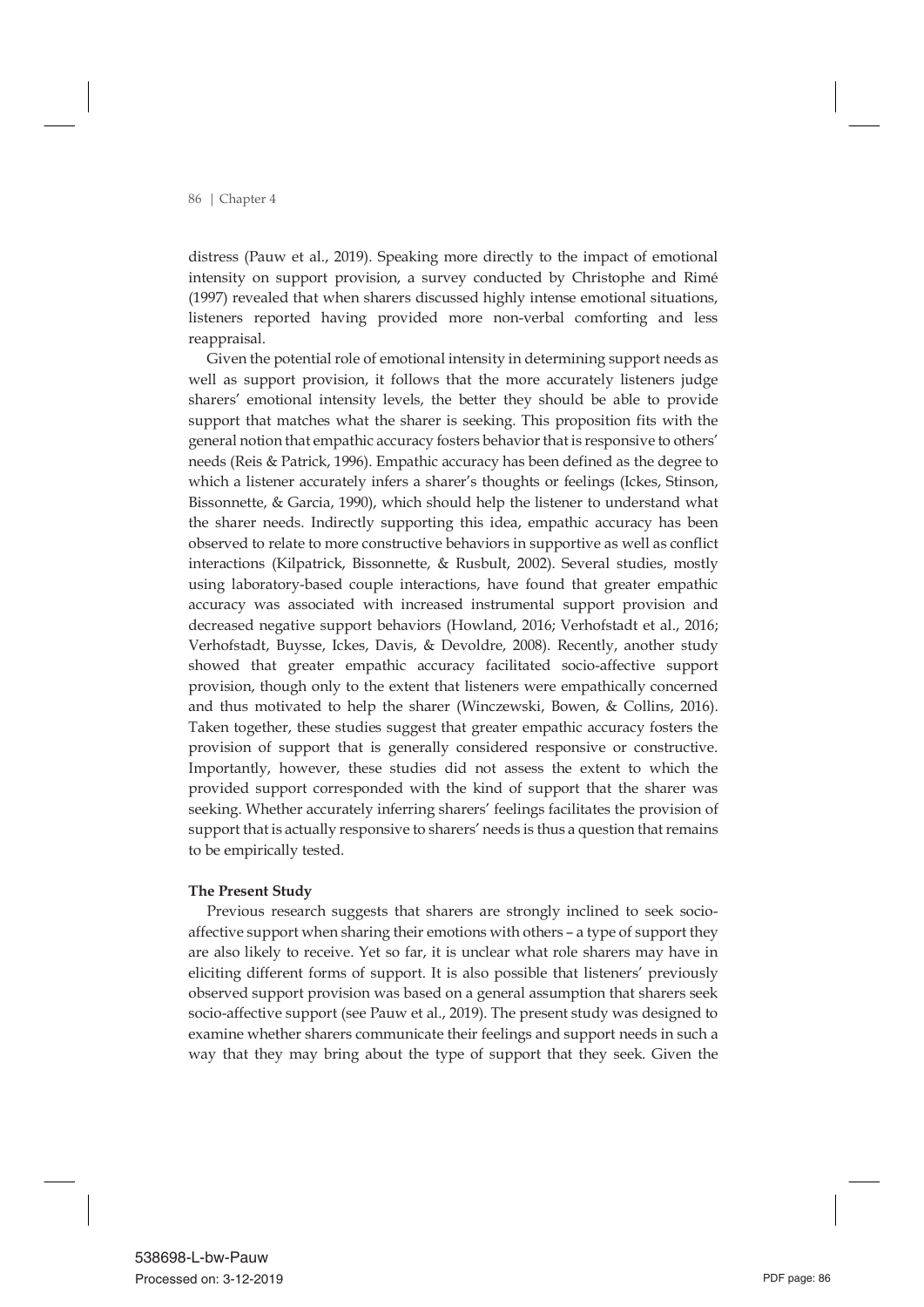overall desirability yet limited effectiveness of socio-affective support, this could help explain why sharers generally perceive sharing to be beneficial, despite the absence of long-term emotional recovery (Zech & Rimé, 2005).

 The current study thus aimed to gain a better understanding of how different kinds of social support are brought about. More specifically, our aim was threefold: First, we tested the prediction that greater emotional intensity would increase socio-affective support needs, and decrease cognitive support needs. Second, we wanted to examine to what extent sharers' socio-affective and cognitive support needs drive listeners' corresponding support provision throughout an actual interaction. Finally, based on the predicted role of emotional intensity in determining both support needs as well as support provision, we tested the hypothesis that greater empathic accuracy, defined as accurately inferring emotional intensity levels, promotes support provision that is more tailored to sharers' needs.

 To test these predictions, we paired 104 participants with another participant who they did not know, and randomly assigned them the role of sharer or listener (*N* = 104 dyads). Each dyad engaged in an 8-minute sharing interaction in which the sharer told the listener about an emotional event that still upset them, while the listener was instructed to respond naturally. Afterwards, both individuals separately watched a video of the interaction in fragments of 20 seconds. After each segment of 20 seconds, sharers rated their*experienced* emotional intensity and socio-affective and cognitive support *needs*, whereas listeners rated their *perception* of the sharer's emotional intensity, as well as their own support *provision* for each fragment. This is the first study assessing the role of emotional intensity in shaping support needs and support provision in an actual dynamic sharing interaction. This allowed us to examine whether sharers can communicate their feelings and support needs such that they shape listeners' support provision.<sup>17</sup>

# **Method**

# **Participants**

 We aimed for a sample of 100 dyads, given that this is a common sample size used for dyadic data analyses (Kenny, Kashy, & Cook, 2006). A total of 208 participants ( $M_{\text{age}}$  = 22.9, *SD* = 6.5; 70% female) were recruited via the University of Amsterdam. Participants were randomly paired with another, same-sex participant. We opted for same-sex dyads to reduce the likelihood of sexual attraction impacting participants' behavior (e.g., impression management).

<sup>&</sup>lt;sup>17</sup> The study protocol was approved by the local ethics committee of the Department of Psychology of the University of Amsterdam.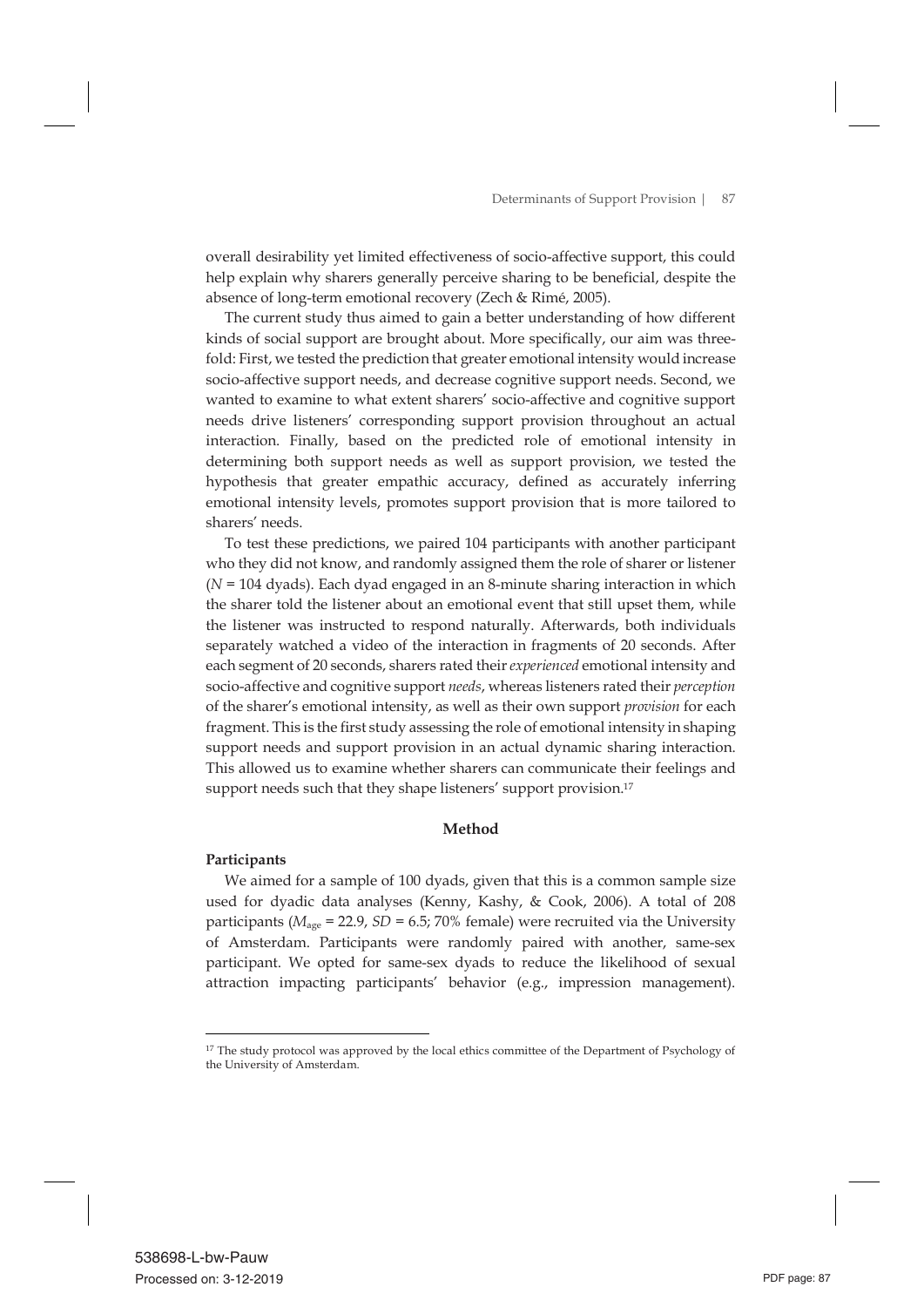Participants did not know each other before participating.18 The reason for forming dyads of strangers rather than friends or couples was that this helped rule out any impact of previous relationship dynamics, including existing expectations and habitual patterns (see the Discussion for elaboration). For one dyad, audio was not successfully recorded during the interaction, leading to incomplete data; this dyad was excluded from data analyses. Participation took approximately one hour, and participants were compensated with 10 euros or course credits.

#### **Procedure**

 Once both participants had arrived at the laboratory, the experimenter briefly explained the procedure, after which participants were randomly assigned to the role of sharer or listener. Furthermore, participant pairs were alternately allocated to one of two different emotion conditions, which were included in order to create variance in support needs. Previous research suggested that different emotions are associated with different support preferences: Whereas anger is related to a strong preference for socio-effective support, worry is associated with a desire for both socio-affective and cognitive support (Pauw et al., 2018). 19

The sharer was led to a private cubicle, where they were asked to sign the informed consent form, read the role-specific instructions, recall an emotional experience, and answer questions about demographics, their mood, and the event.20

 The listener was led to their cubicle to read instructions and answer questions about demographics and their current mood. When finished, the participants called the experimenter who led them to a cozy, furnished room where the interaction would take place. They were seated in comfortable chairs, facing each other with a 90° angle across a small coffee table. We chose this spatial arrangement for the same reason that it is generally advised for therapy sessions:

<sup>&</sup>lt;sup>18</sup> To verify whether participants were indeed unacquainted, we asked participants to rate the extent to which they knew each other on a scale ranging from 1 (*not at all*) to 7 (*very well*). While 98 dyads indicated not knowing one another at all, three dyads knew each other somewhat (a score of 2 on 7-point scale), and one dyad knew each other very well (7 on 7-point scale). Exclusion of these four dyads yielded the same results for all reported analyses.

<sup>19</sup> Indeed, replicating prior work (Pauw et al., 2018), we found that whereas participants experienced an overall equally high desire for socio-affective support across emotion conditions (*M*anger = 43.48, *SD* = 19.25;  $M_{\text{wory}} = 41.65$ ,  $SD = 20.57$ ;  $t[100] = 0.81$ ,  $p = .422$ ), those in the worry condition experienced a higher need for cognitive support (*M* = 38.87, *SD* = 18.55) compared to those in the anger condition (*M*  $= 27.05$ , *SD* = 19.35, *t*[100] = 3.15, *p* = .002). Given that the emotion condition was not central to our research question, we did not include this variable in our main analyses. Additional analyses are available upon request.

<sup>20</sup> We also measured sharers' overall support needs before the interaction. However, because we wanted to examine sharers' fluctuating support needs throughout the interaction, these overall ratings were not used in the present study. They are, however, available upon request.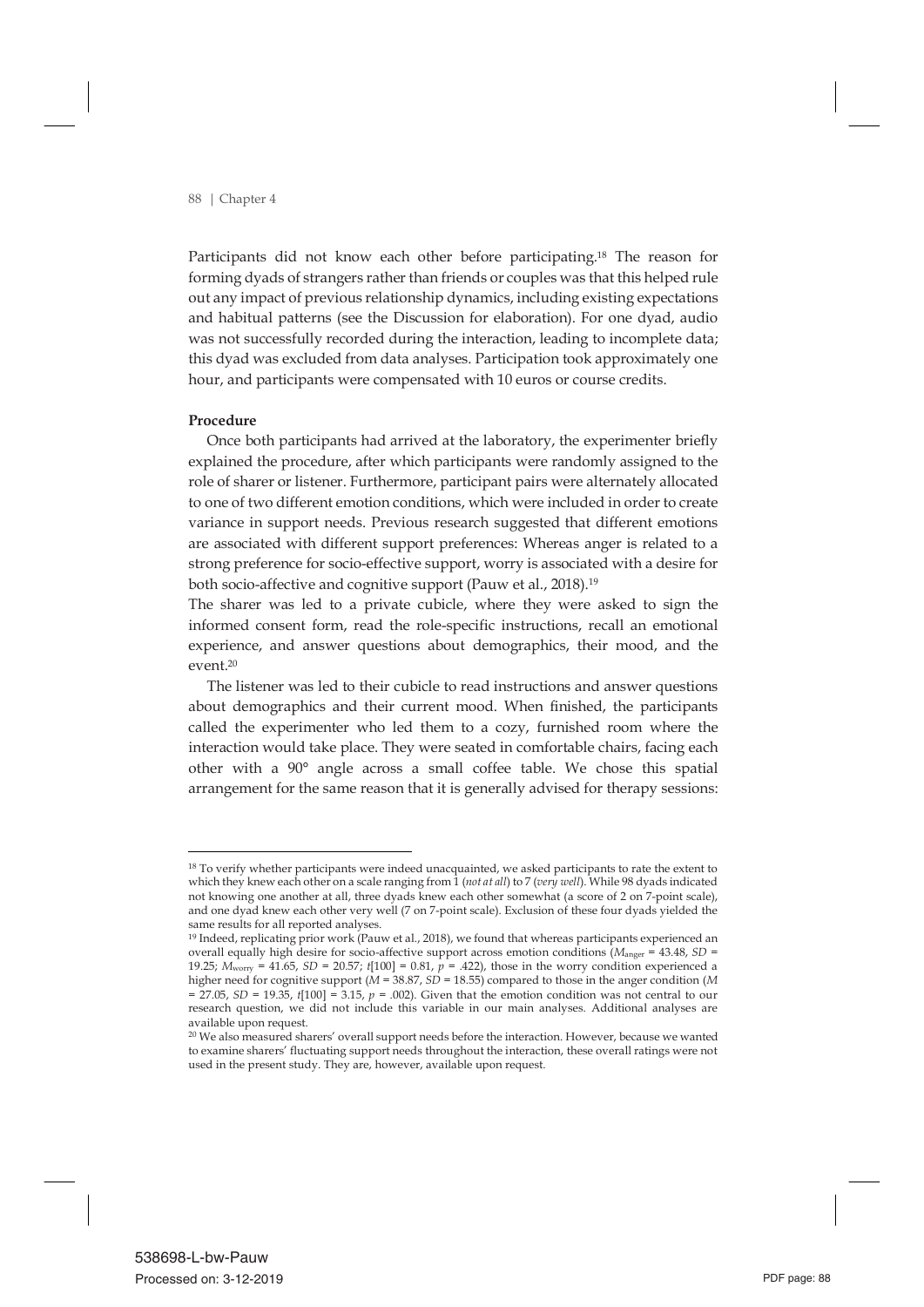It allows the client (here the sharer) to avoid eye contact, while both conversational partners are still directed towards one another (Vrolijk, 1991).

 In order to get used to the setting and get comfortable, the participants first played an icebreaker task. This task consisted of discussing amusing, unreasonable dilemmas (e.g., "Gain 25 kilos that will last forever, or go to jail for two years"). After five minutes, the experimenter returned to the discussion room, briefly clarified the procedure for the sharing situation and turned on the camera. More specifically, the experimenter explained that the sharer would share a personal story, to which the listener was instructed to respond as naturally as possible. After the experimenter left the room, a buzzer sounded that signified the beginning of the conversation. During the interaction, the participants were recorded from three different angles. Two remote-controllable cameras attached to the walls were directed at one participant each, of which the footage was combined (using Black Media Express software) into split-screen recordings showing both participants' full bodies. Furthermore, a frontal tripod camera recorded the entire scene.<sup>21</sup> After eight minutes, the same buzzer signaled the end of the conversation. After giving the participants one additional minute to finish their conversation, the experimenter returned to the discussion room and switched off the camera. Participants were led back to their separate cubicles to finish the rest of the experiment individually.

 Participants first filled out several questions regarding the interaction (using Qualtrics). When finished, they called the experimenter, who started up the videomediated recall (VMR) procedure (using Presentation). To ensure that participants fully understood the procedure, we first administered a trial session in which participants watched the first fragment of their conversation and answered questions about the sharer's emotional intensity and, depending on their role, their own socio-affective and cognitive support *needs* (sharers) or support *provision* (listeners). Next, participants watched their entire conversation on video, paused at 20-s intervals. This interval was chosen based on a pilot study as well as previous research indicating that intervals shorter than 20 seconds yield redundant information (Halford & Sanders, 1990; Welsh & Dickson, 2005). After each segment, participants answered the same set of three questions described above (see Figure 1 for a graphical depiction of the VMR paradigm). At the end of the study, participants were debriefed, thanked and compensated for their participation.

<sup>&</sup>lt;sup>21</sup> These recordings were not shown to the participants, but used for backup purposes in case the split screen recordings would fail.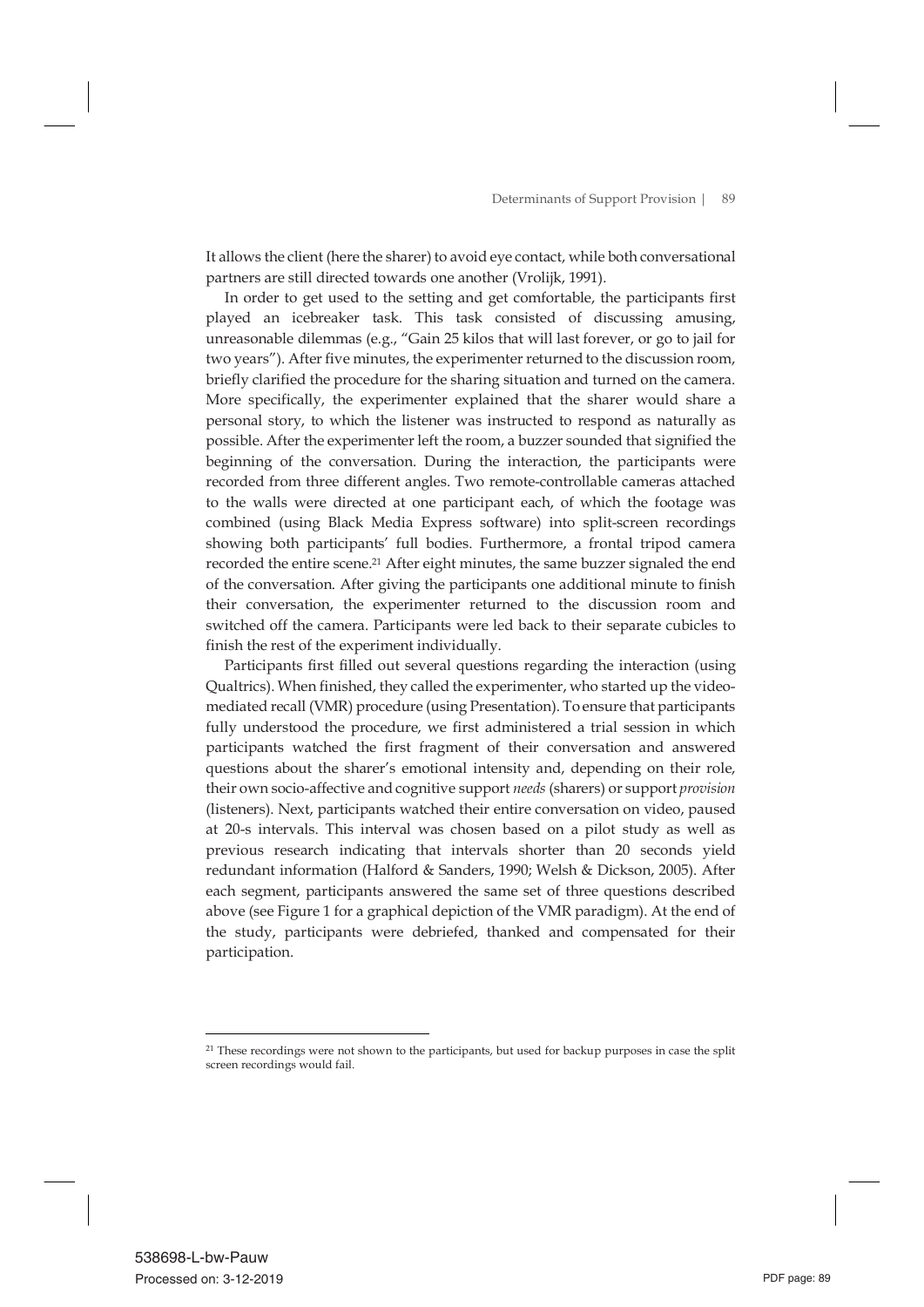

*Figure 1.* Graphical depiction of the video-mediated recall paradigm. Participants answered the same set of three questions for each of the 24 fragments.

# **Materials**

# *Sharing instructions*

Depending on their assigned emotion condition, participants were instructed to recall a current or recent event (not longer than 5 years ago) that *still* made them feel angry or worried – and which they were willing to share with the other participant. They were asked to write down what happened or was going on, what made them feel angry or worried, how it had affected their lives and what still bothered them. The emotional events that sharers chose to discuss varied widely. Common examples included friend or family issues (e.g., divorce, ill family members, an argument, death), romantic relationship issues (e.g., cheating, breakups), personal health, work or study issues.

# *Support needs*

Throughout the VMR, for every 20-s segment, sharers reported the extent to which, at that moment, they *desired* socio-affective support ("To what extent did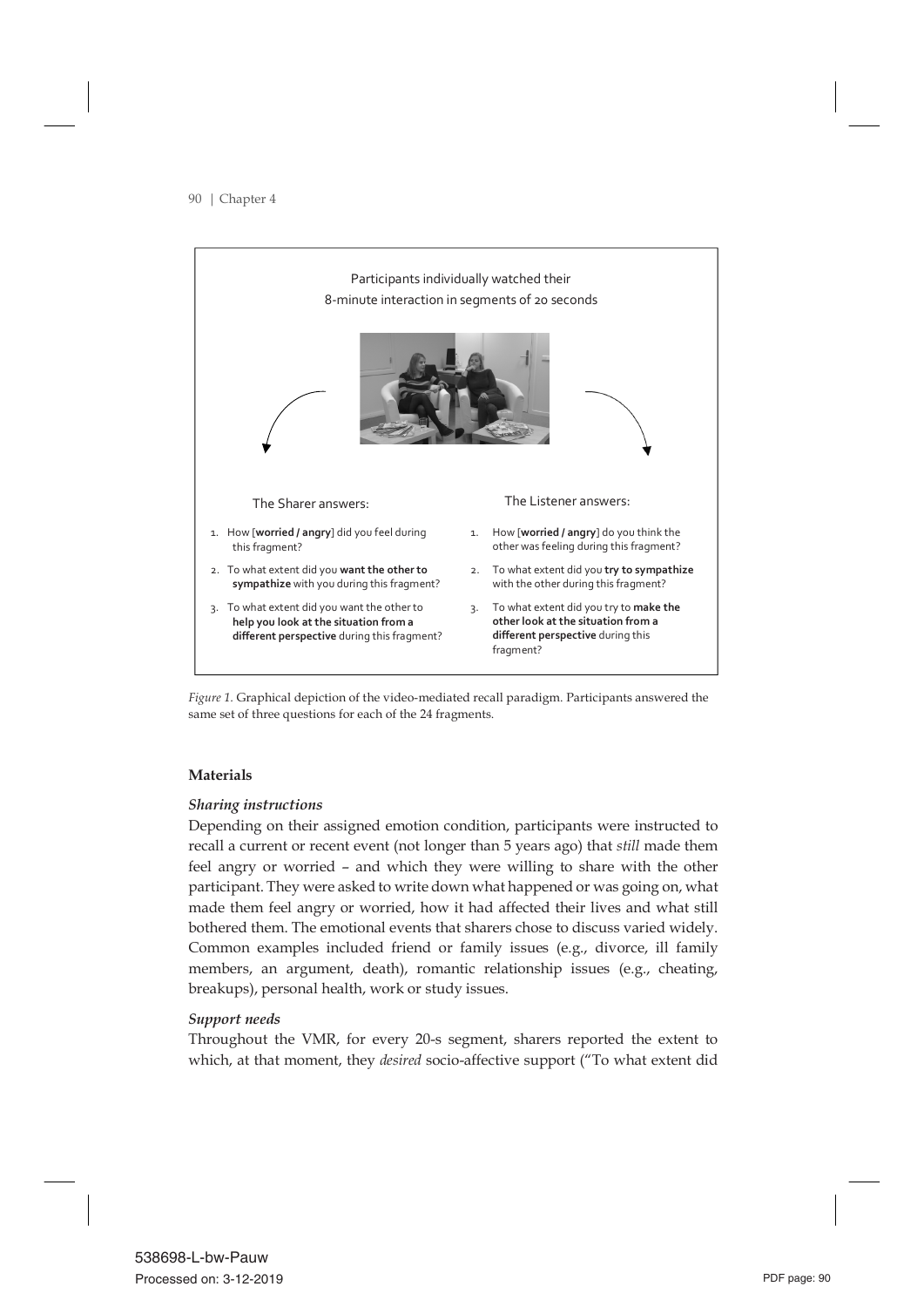you want the other to sympathize with you during this fragment?") and cognitive support ("To what extent did you want the other to help you look at the situation from a different perspective during this fragment?"), using a 100-point slider bar (0 = *not at all*, 100 = *very much*).

# *Support provision*

Similarly, throughout the VMR, listeners rated the extent to which they *provided* socio-affective support ("To what extent did you sympathize with the other during this fragment?") and cognitive support ("To what extent did you try to make the other look at the situation from a different perspective during this fragment?"), using a 100-point slider bar (0 = *not at all*, 100 = *very much*).

# *Emotional intensity and empathic accuracy*

Throughout the VMR, both participants rated the sharer's emotional intensity (anger or worry, depending on their assigned condition), using a 100-point slider bar (0 = *not at all*, 100 = *very much*). This thus resulted in both self- and other-reports of the sharer's emotional intensity during the interaction, which were used to assess empathic accuracy both across and within dyads.

 We operationalized empathic accuracy at the dyad-level as the correlation between *experienced* and *perceived* emotional intensity. This is a frequently used method to assess the degree to which listeners correctly infer changes in levels of affect (Zaki, Bolger, & Ochsner, 2008, 2009; Zaki, Weber, Bolger, & Ochsner, 2009). Furthermore, to assess momentary empathic accuracy within dyads, empathic accuracy was operationalized by calculating the absolute (i.e., root of square) difference between sharers' and listeners' ratings of the sharer's emotional intensity for each time point in the interaction. These difference scores were multiplied by -1, such that higher scores reflect a better match between sharers and listeners.

# *Control questions*

Participants rated to what extent the presence of the camera bothered them (*M* = 2.92,  $SD = 1.76$ ), and how similar this conversation was to conversations they normally would have in their daily lives (*M* = 5.06, *SD* = 1.45), on 7-point Likert scales  $(1 = not at all, 7 = very much).$ 

# *Mood*

To ensure that the role division did not affect participants' mood, all participants rated their own mood on a scale ranging from -5 (very bad) to +5 (very good), both prior to sharing and afterwards.22 Before sharing, sharers (*M* = 1.93, *SD* = 1.98)

 <sup>22</sup> We additionally obtained pre-conversational ratings of sharers' support needs, as well as background information regarding the shared event (e.g., recency). Furthermore, we included post-conversational ratings of emotional intensity of the sharer and the listener, perceived and provided support, perceived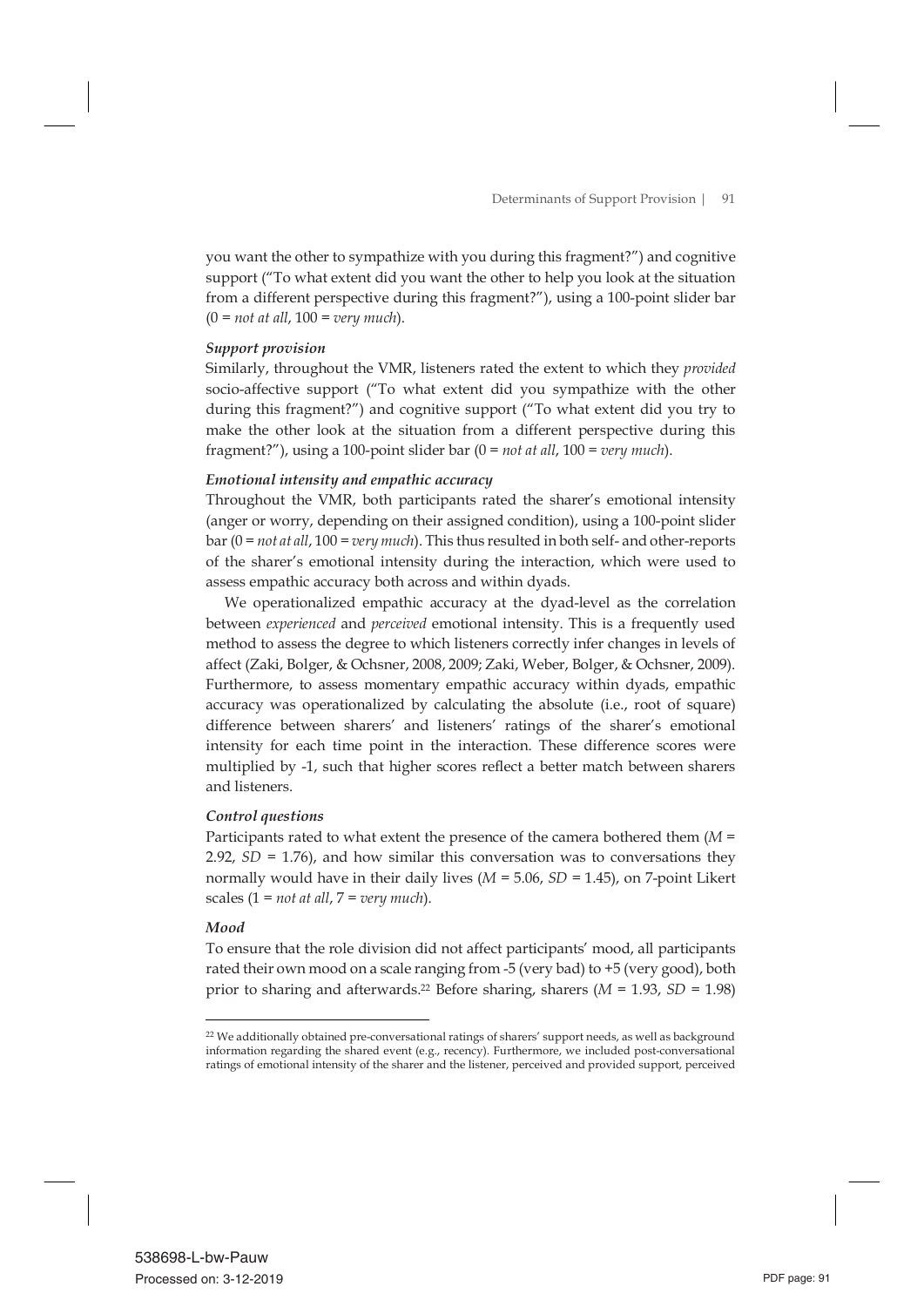were in a somewhat, though not significantly, worse mood compared to listeners  $(M = 2.44, SD = 1.89)$ ,  $t(204) = -1.87$ ,  $p = .063$ . This small difference disappeared after the interaction (sharers: *M* = 2.82, *SD* = 1.42, listeners: *M* = 2.60, *SD* = 1.60),  $t(102) = -0.89, p = .375.$ 

#### **Results**

## **1. Does Emotional Intensity Predict Support Needs?**

 First, we tested our hypothesis that the experience of high emotional intensity increases socio-affective support needs, and decreases cognitive support needs. To test this prediction, we conducted two multi-level analyses, taking into account that we had multiple measurements for each participant (level 1), who were part of a dyad (level 2) (Bolger & Laurenceau, 2013). Intercepts and slopes were allowed to vary randomly across dyads, and to be correlated, because dyads may show different baseline levels of support needs as well as different effects of emotional intensity on their support needs. Errors were allowed to be correlated over time by an autoregressive covariance structure. Predictors were person-mean centered to capture only fluctuations in the person's intensity ratings.23 In line with our predictions, experienced emotional intensity positively predicted sharers' socio-affective support needs, *B* = .54, *SE* = 0.03, *p* < .001, 95% CI [0.48, 0.61]. However, unexpectedly, experienced emotional intensity positively (rather than negatively) predicted sharers' cognitive support needs as well, *B* = .26, *SE* = 0.04, *p* < .001, 95% CI [0.18, 0.33].

#### **2. Do Sharers' Support Needs Predict Listeners' Support Provision?**

 To answer our second research question of whether sharers' support needs predict listeners' concurrent support provision throughout the conversation, we conducted two multi-level analyses. We predicted listeners' momentary socioaffective (cognitive) support provision by sharers' momentary socio-affective (cognitive) support needs. First, sharers' socio-affective support needs indeed significantly predicted their listener's socio-affective support provision,  $B = 0.24$ , *SE* = 0.03, *p* < .001, 95% CI [0.18, 0.31]. Second, sharers' cognitive support needs indeed significantly predicted their listener's cognitive support provision,  $B =$ 0.29, *SE* = 0.04, *p* < .001, 95% CI [0.22, 0.37].

 While these regression analyses suggest a substantial relationship between sharers' support needs and listeners' support provision, it is possible that in these

benefits, interpersonal closeness, and self-esteem. These data fall outside the scope of this chapter, but details are available upon request.

<sup>23</sup> Unless where specified otherwise, this data-analytic approach was adopted in all multilevel analyses reported in this chapter.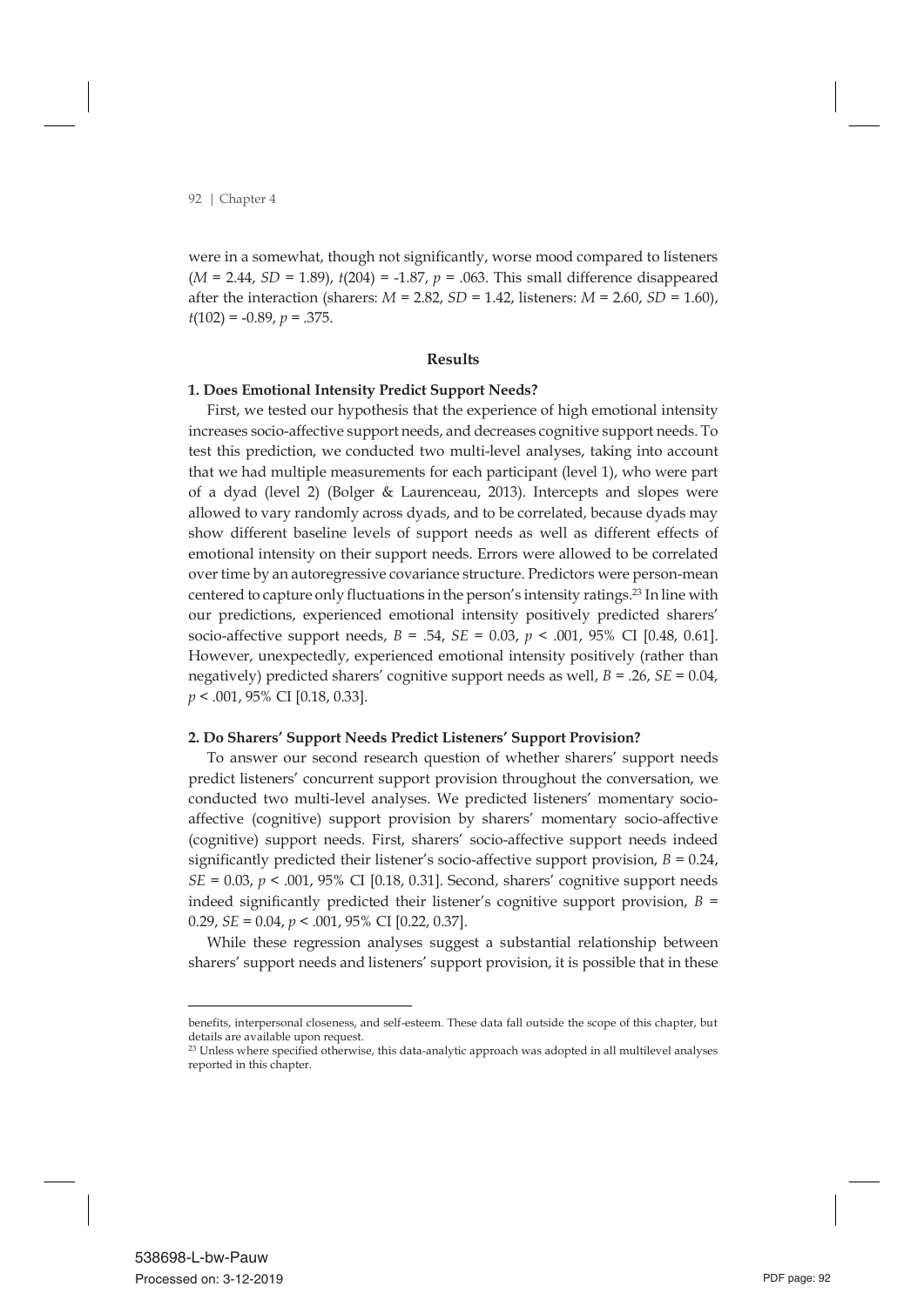eight-minute conversations, people follow certain conversational patterns that are unrelated to listeners picking up on sharers' needs. For example, sharers may start off by sharing their concerns, after which their support needs may peak, and then subside again. Therefore, to establish whether the observed alignment between support needs and support provision reflected a pattern that was idiosyncratic to each dyad's dynamics, we correlated sharers' socio-affective (cognitive) support needs with listeners' concurrent socio-affective (cognitive) support provision, and compared these observed dyad correlations with a benchmark derived from randomly paired participants (i.e., pseudo-dyads; see Sels et al., in press). This permutation test is a frequently used method in which observed data (in this case, dyad correlations) are compared against a distribution of all other possible outcomes derived from randomly re-arranging the data (here, pseudo-dyad correlations; Good, 2013; Higgins, 2004). The permutation test revealed that the correlation observed between socio-affective support needs and provision among real dyads  $(r = .24, SD = .33)$  was significantly higher than that among pseudodyads  $(r = .05, SD = .29)$ ,  $t(101.60) = 5.64$ ,  $p < .001$ , thereby ruling out the possibility that the observed correlation was due to general conversational patterns. Similarly, the correlation between cognitive support needs and provision observed among real dyads (*r* = .27, *SD* = .30) was significantly higher than that among pseudo-dyads (*r* = .09, *SD* = .29), *t*(100.80) = 5.75, *p* < .001. Thus, overall, listeners' support provision was uniquely aligned with their sharing partner's socio-affective and cognitive support needs.

#### **3. Does Empathic Accuracy Promote Support Provision that Matches Needs?**

 So far, we have observed that the level of experienced emotional intensity shapes support needs, and that these needs in turn shape support provision. Next, we examined the hypothesis that greater empathic accuracy (i.e., more alignment between self- and other-ratings of the sharer's emotional intensity) predicts greater alignment between support needs and support provision. This hypothesis can be tested both across and within dyads. First, we tested whether couples characterized by greater empathic accuracy also showed greater support alignment (i.e. *across dyads*). We operationalized empathic accuracy as the dyadlevel correlation between *experienced* and *perceived* emotional intensity, and support alignment as the correlation between socio-affective versus cognitive support *needs* and socio-affective versus cognitive support *provision*. Two regression analyses were conducted, predicting support alignment by empathic accuracy. In line with our hypothesis, empathic accuracy significantly predicted socio-affective support alignment across dyads,  $B = 0.34$ ,  $SE = 0.12$ ,  $p = .007$ , 95% CI [0.10, 0.59]. Thus, the more listeners' perceptions of the sharer's emotional intensity aligned with sharers' emotional experience, the more listeners' socio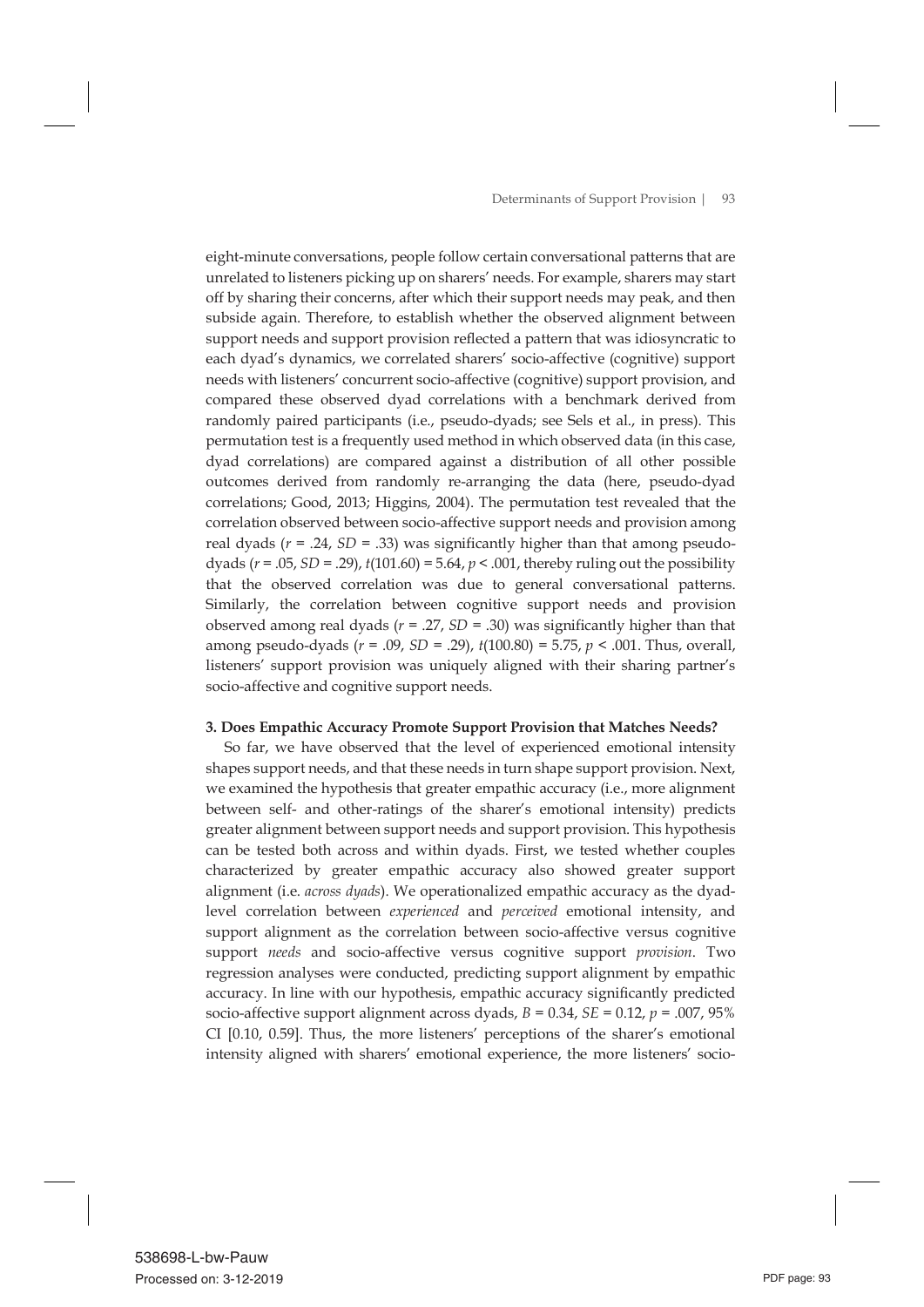affective support provision was aligned with the sharer's socio-affective support needs. Contrary to our hypothesis, however, empathic accuracy did not predict cognitive support need fulfillment across dyads, *B* = -0.04, *SE* = 0.12, *p* = .742, 95% CI [-0.27, 0.19].24

 Second, we tested whether, *within dyads*, greater empathic accuracy at one time point also predicted greater support alignment at that same time point. To this end, we conducted two multi-level analyses. Empathic accuracy was operationalized using the absolute (i.e., root of square) differences between sharers' and listeners' ratings of the sharer's emotional intensity. Similarly, support alignment was assessed by using the absolute differences between sharers' needs and listeners' support provision. Both difference scores were multiplied by -1, such that higher scores reflect a greater match between sharers and listeners. The predictor (i.e., empathic accuracy) was dyad mean-centered to capture only fluctuations in the dyad's absolute difference score. In line with our hypotheses, empathic accuracy positively predicted socio-affective support need alignment within dyads,  $B = 0.18$ ,  $SE = 0.04$ ,  $p < .001$ ,  $95\%$  CI [0.11, 0.26]. Thus, greater empathic accuracy at one moment in the conversation predicted more socio-affective support alignment at that same time point. Similar to the results across dyads, and contrary to our hypotheses, empathic accuracy did not predict cognitive support alignment within dyads,  $B = 0.01$ ,  $SE = 0.03$ ,  $p = .706$ , 95% CI [-0.05, 0.07].

 In sum, these findings show that greater empathic accuracy was associated with greater socio-affective, but not cognitive, support alignment, both across and within dyads. In other words, listeners who were overall better at picking up on fluctuations in their conversation partner's emotional intensity, matched their socio-affective support provision to the sharer's fluctuating needs to a greater extent throughout the conversation. Furthermore, when listeners were more accurate in perceiving the sharer's emotional intensity level, they were also better able to meet the sharer's socio-affective support needs at that same moment in the interaction.25

<sup>&</sup>lt;sup>24</sup> To ensure that the observed effects were not driven by peak emotional intensity inflating dyadic correlations, we reran the analyses controlling for sharers', listeners', or both dyad members' peak emotional intensity. All analyses yielded the same conclusions, thereby excluding this as a potential alternative explanation. Furthermore, using Fisher transformed correlations to ensure a normal distribution yielded the same results throughout all conducted analyses.

<sup>&</sup>lt;sup>25</sup> As described in Howland and Rafaeli (2010), there are several ways to operationalize empathic accuracy, all reflecting different conceptualizations. The cross-dyad comparison using dyad-level correlations assesses *pattern accuracy*, reflecting the correspondence between the temporal patterns of the sharer's experienced emotional intensity level and the listener's estimation of that intensity. The within-dyad comparison we conducted reflects *level accuracy*, as it assesses the discrepancies between the sharer's and listener's intensity ratings, rather than their co-occurrence over time. To assess whether our conclusions also hold when assessing level accuracy *across* dyads, we ran an additional set of analyses predicting support alignment by empathic accuracy using the dyad's Euclidean distance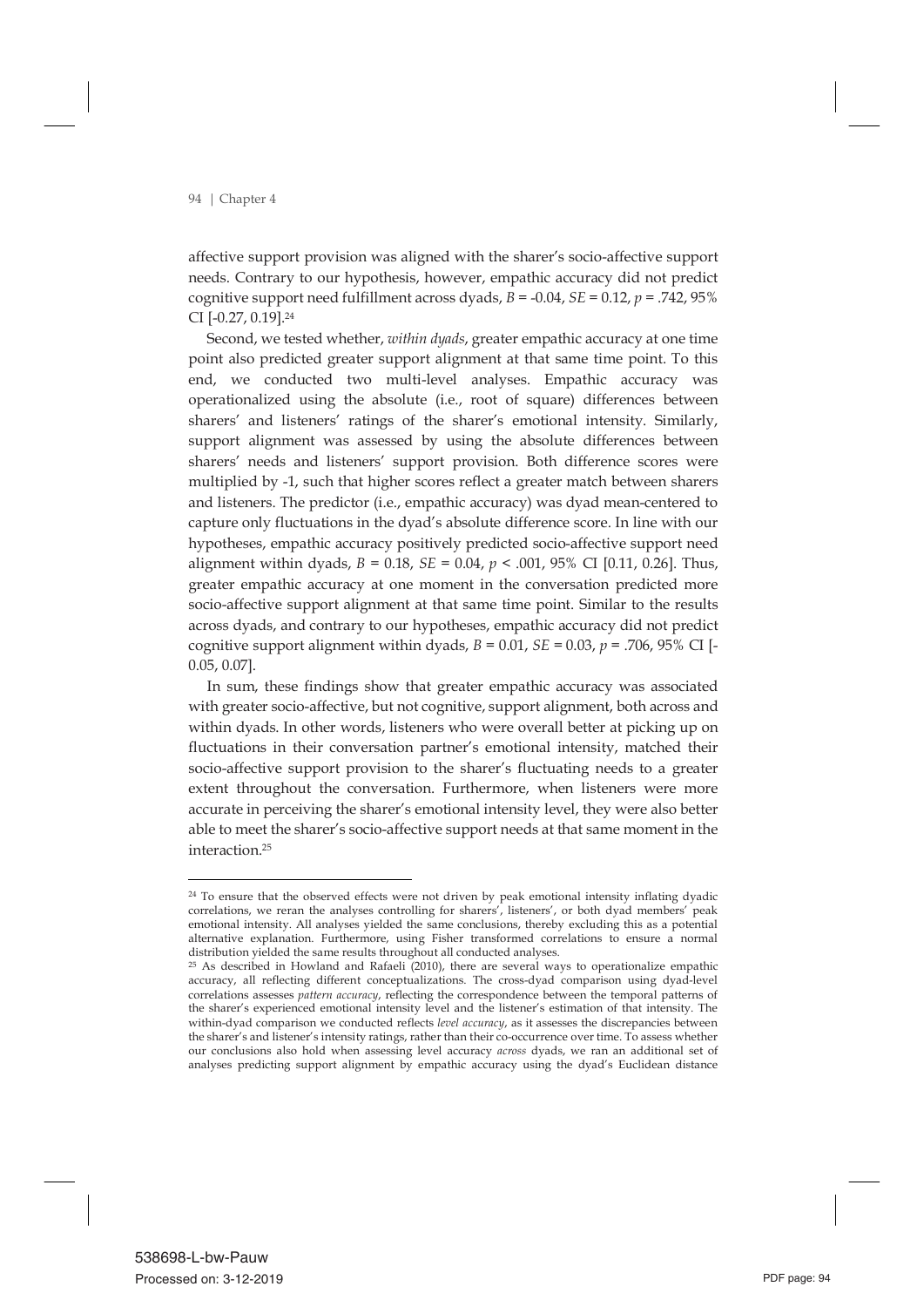# **Additional Analyses: Does Sharers' Emotional Intensity Predict Listeners' Support Provision?**

 As described above, we hypothesized that the better able listeners were at judging sharers' distress levels (i.e., empathic accuracy), the better able they should be in fulfilling their support needs. To shed more light on why empathic accuracy fostered socio-affective, but not cognitive support alignment, we also examined the effect of emotional intensity on listeners' support *provision*. Implicit in our hypothesis was the prediction that emotional intensity would impact sharers' support needs and listeners' support provision in similar ways: We had predicted that highly intense emotions would increase socio-affective support needs and provision, and decrease cognitive support needs and provision. As reported above, contrary to our hypothesis, emotional intensity in fact positively predicted both socio-affective and cognitive support *needs*.

 To examine whether emotional intensity did impact support *provision* in the hypothesized way, we conducted two multi-level regression analyses, predicting (socio-affective and cognitive) support provision by emotional intensity as reported by the sharer and perceived by the listener. As predicted, both emotional intensity as experienced by the sharer  $(B = 0.08, SE = 0.03, p = .009, 95\% \text{ CI } [0.02,$ 0.14]) and as perceived by the listener  $(B = 0.24, SE = 0.04, p < .001, 95\% \text{ CI } [0.16,$ 0.32]) positively predicted socio-affective support provision. Furthermore, and partially in line with our hypotheses, emotional intensity as experienced by the sharer (*B* = -0.12, *SE* = 0.03, *p* < .001, 95% CI [-0.18, -0.06]) negatively predicted cognitive support provision, whereas emotional intensity as perceived by the listener did not (*B* = -0.01, *SE* = 0.04, *p* = .883, 95% CI [-0.09, 0.08]).26 Thus, when sharers experienced greater emotional intensity at a particular moment in the interaction, this was associated with increased socio-affective and decreased cognitive support provision by the listener.

# **Discussion**

# **Summary of Main Findings**

 The main aim of the present study was to examine the micro-level dynamics of social sharing, testing whether and how sharers' emotions and needs shape the type of support that listeners provide. To this end, participants ('sharers') discussed an emotional event with another participant who they did not know

scores, reflecting absolute accuracy across the entire interaction, rather than momentary accuracy. Replicating our findings, these analyses revealed that dyads with greater overall empathic accuracy also showed greater overall socio-affective, but not cognitive, support alignment.

<sup>26</sup> We used a variance component covariance structure to predict cognitive support provision, given that the model would not converge using an unstructured covariance structure.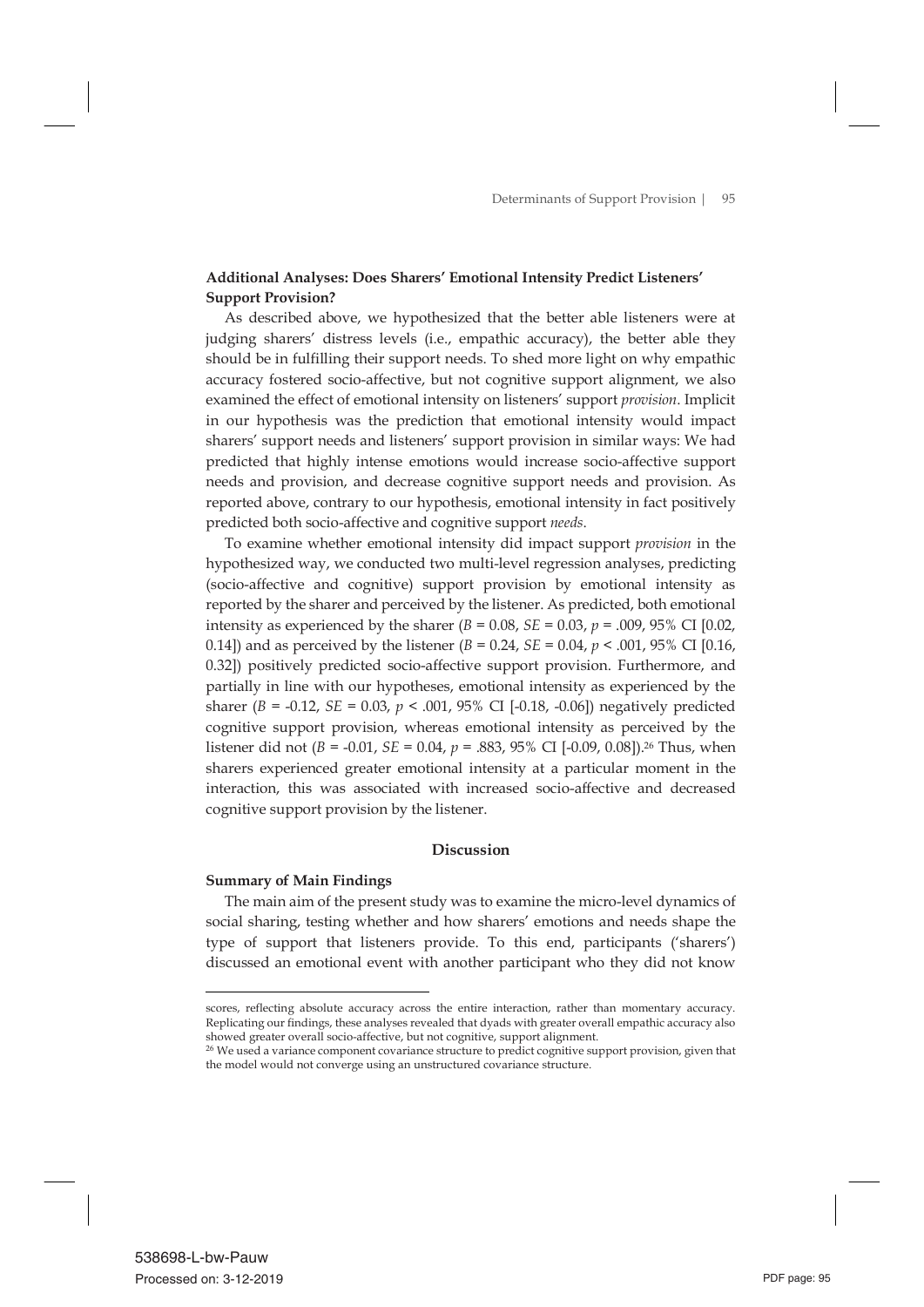('listeners'). Using a video-mediated recall procedure (Welsh & Dickson, 2005), we obtained measures of emotional intensity as experienced by the sharer and perceived by the listener, as well as sharers' support needs and listeners' support provision, rated for each 20-second fragment of an 8-minute conversation. Partially in line with our first hypothesis, higher emotional intensity as experienced by sharers predicted a greater desire for socio-affective support. Unexpectedly, it also predicted a greater need for cognitive support. Sharers' support needs predicted listeners' support provision, thereby supporting our second hypothesis. Speaking to the robustness of these findings, socio-affective and cognitive support needs were aligned with listeners' corresponding support provision to a greater extent than was observed for pseudo-dyads. In other words, when individuals share an emotional event, they appear to signal how they want to be supported, and listeners seem to be attuned to sharers' fluctuating support needs.

 Finally, partially confirming our third hypothesis, greater empathic accuracy was associated with socio-affective, but not cognitive, support alignment: The more accurately the listener perceived the sharer's level of emotional intensity throughout the conversation, the more their socio-affective support provision was tailored to the sharer's socio-affective support needs. This effect occurred across dyads (i.e., dyads that were overall high in empathic accuracy also showed high socio-affective support alignment), as well as within dyads (i.e., at moments during the interaction when empathic accuracy was high, support alignment was also higher). This was not the case for cognitive support, however: While sharers' cognitive support needs increased when they were more emotional, listeners in fact provided less cognitive support when sharers were in greater distress.

# **Theoretical Implications**

 We found that empathic accuracy facilitated socio-affective but not cognitive support alignment. This incongruity may be explained by the differential role that emotional intensity likely plays for the two types of support. Higher emotional intensity experienced by sharers was associated with them seeking socio-affective support to a greater extent. Similarly, when listeners perceived sharers to be in higher emotional distress, they provided more socio-affective support – a type of support that is indeed likely to temporarily buffer emotional distress (Nils & Rimé, 2012; Rimé, 2009). Sharers' and listeners' similar responses to emotional distress thus explain why high empathic accuracy contributed to socio-affective support alignment. These findings extend previous theorizing by empirically confirming that high emotional intensity is indeed associated with greater socio-affective support needs (Rimé, 2009). Furthermore, they complement previous research by showing that high perceived distress is not only associated with listeners'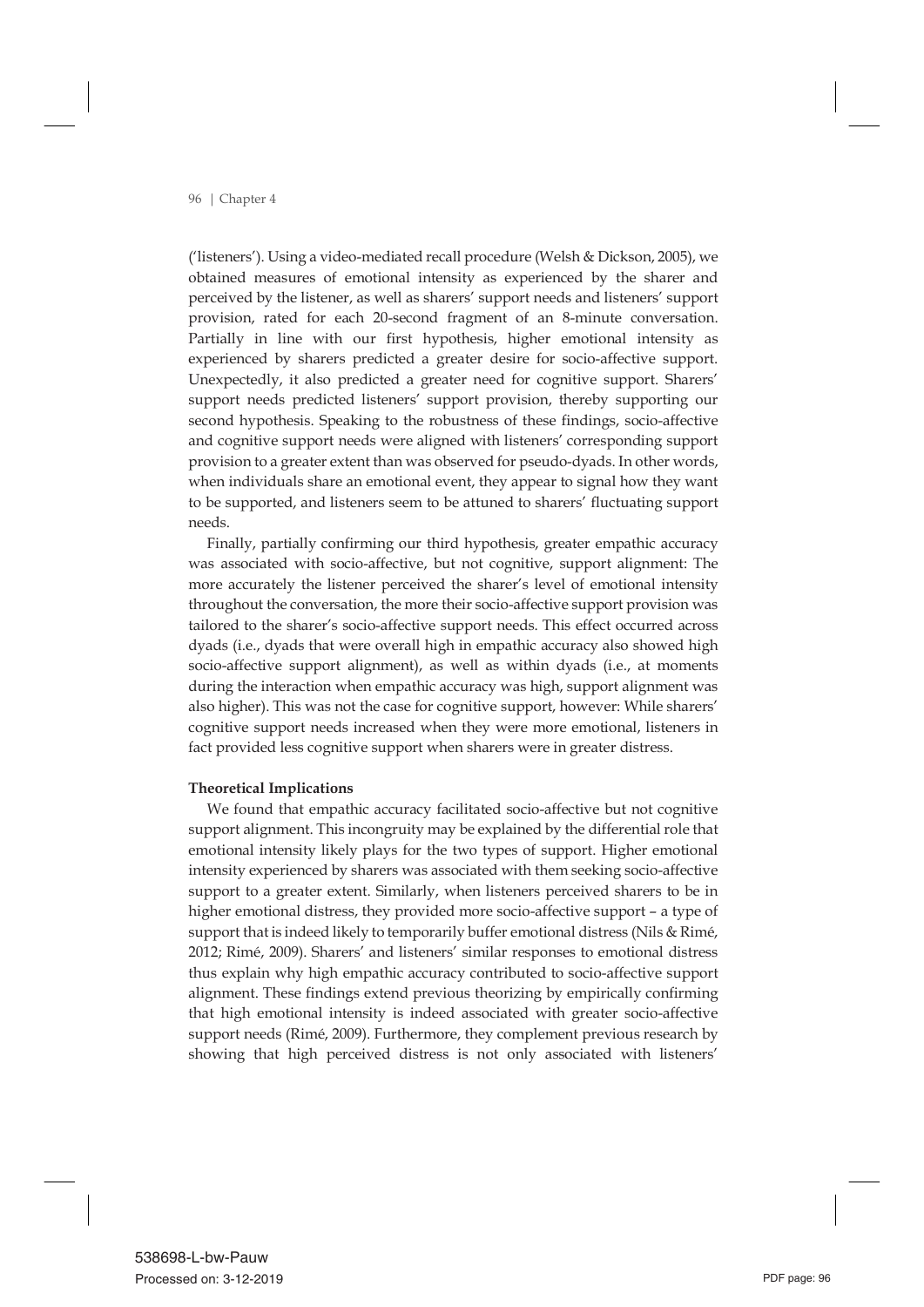*inferences* of greater socio-affective support needs (Pauw et al., 2019), but also with actually increased socio-affective support *provision*. It is possible that listeners know from experience that support needs vary as a function of emotional intensity and adjust their support provision accordingly. People's past experiences in successfully regulating their own and others' emotions, as well as experiences of being helped by others in regulating their own emotions, may shape how people try to regulate others' emotions (Masten, Morelli, & Eisenberger, 2011; Shipman & Zeman, 2001).

 However, we found that emotional intensity was differentially associated with cognitive support needs in sharers and cognitive support provision among listeners, which explains why listeners' accurately picking up on sharers' emotional intensity did not contribute to greater cognitive support alignment. While the finding that higher experienced distress was associated with reduced cognitive support provision was expected based on earlier research (Christophe & Rimé, 1997; Pauw et al., 2019), we had predicted that high emotional intensity would similarly reduce sharers' desire for cognitive support (Rimé, 2009; Sheppes et al., 2014, 2011), but we found that intensity increased sharers' desire for cognitive support. One potential explanation for this finding is that sharers likely did not share acute emotional events, but rather shared situations that they had already coped with to some degree. While still eliciting negative affect, the intensity of the emotional event may not have been so high as to block sharers' motivation or cognitive ability to be receptive to cognitive support. Indeed, while sharers reported feeling relatively distressed when recalling the event before the interaction ( $M = 63.26$ ,  $SD = 23.47$  on a 0-100 point scale), they reported having experienced more modest emotional intensity throughout the interaction (*M* = 39.56, *SD* = 17.47).

 All in all, the present findings speak to an important role of emotional intensity in social sharing dynamics. Our findings are partially in line with literature suggesting that greater empathic accuracy fosters more responsive support provision (Reis & Patrick, 1996). While earlier work has shown that empathic accuracy promotes the provision of socio-affective support (Howland, 2016; Winczewski et al., 2016), as well as instrumental support (Verhofstadt et al., 2008, 2016), the current study extends those findings by showing that empathic accuracy fosters support provision that is more aligned with sharers' socio-affective support needs. Correctly perceiving sharers' emotional intensity may thus facilitate one's understanding of what the sharer needs, and thereby contribute to support provision that is responsive to their needs.

 Furthermore, sharers' success in communicating their needs to listeners has important implications for the effectiveness of their sharing. The current findings speak to a role for sharers in shaping the support that they receive. Prior research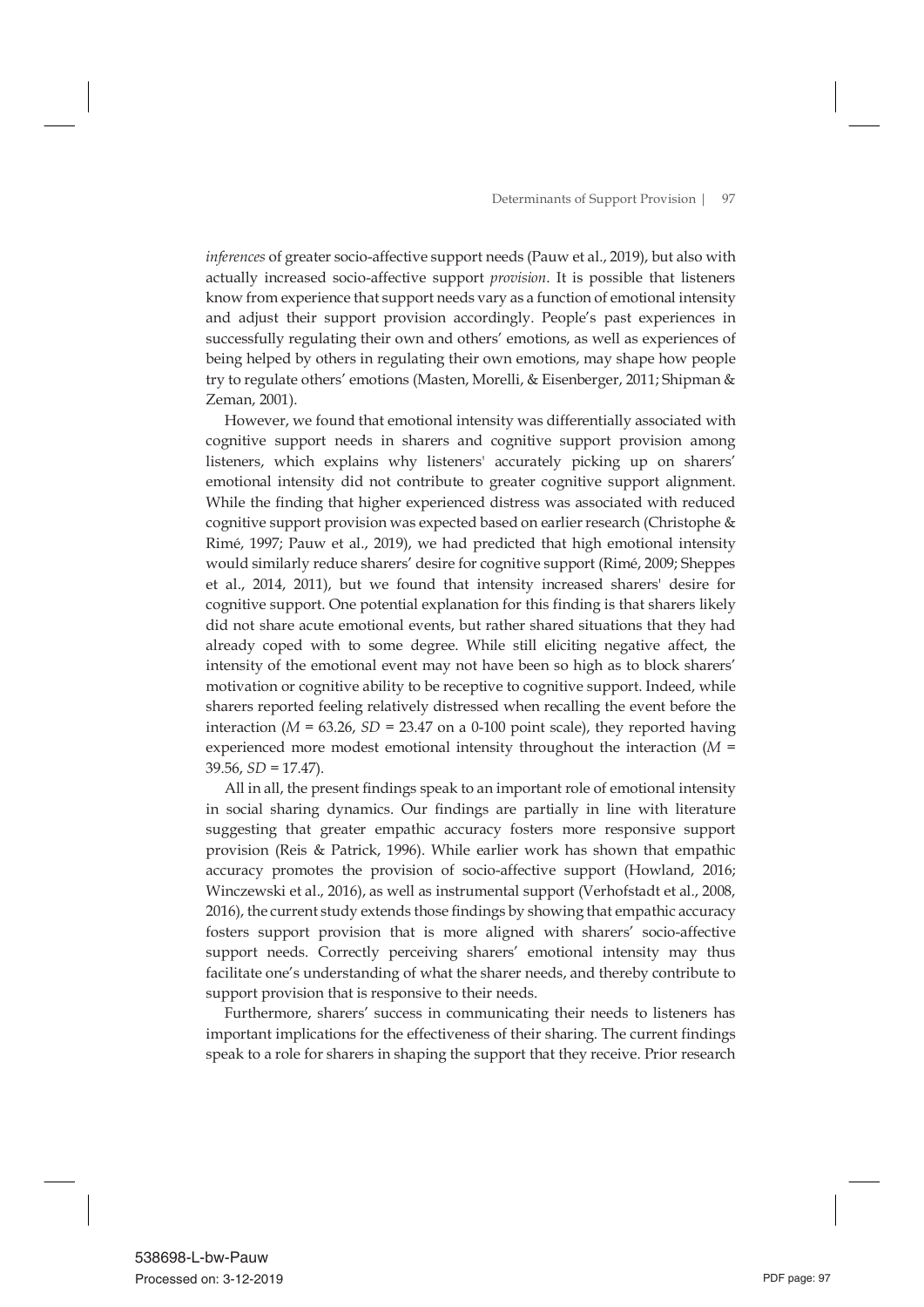shows that sharers usually seek socio-affective support – a type of support that alleviates momentary emotional distress, but unlike cognitive support does not facilitate long-term recovery (Duprez et al., 2014; Pauw et al., 2018). The current findings suggest that sharers may thus elicit the support that they desire, explaining why they perceive sharing to be beneficial, although it does not engender emotional recovery.

# **Strengths, Limitations, and Future Directions**

 While extant research has investigated the prevalence and effectiveness of social sharing, very few studies have looked into the *process* of sharing itself. To the best of our knowledge, the current study is the first to examine whether sharers can communicate their feelings and needs such that they elicit the support that they want from the sharer. More specifically, we studied how sharers' fluctuating distress levels shape their support needs throughout an interaction, and how these needs in turn impact support provision. We examined this question in a dynamic sharing interaction in which both conversational partners could naturally interact. The use of a video-mediated recall procedure allowed us to obtain temporally finegrained measures of both partners' perceptions of the interaction without intervening in the interaction itself. By continuously assessing sharers' needs and listeners' support provision, this approach allowed us to examine whether and when listeners are responsive to sharers' needs, thereby going beyond prior research looking into overall perceptions of support provision and responsiveness. By examining the micro-dynamics of a social sharing interaction, the present study sheds more light on why sharing may often go awry.

 It should be noted that the present study likely did not capture the entire range of experienced emotional distress, given that sharers were instructed to share a past emotional event that still upset them. This may have impacted the sharing dynamics: Sharers' support needs and listeners' support provision might follow different patterns in extremely distressing situations. For example, based on prior research, we would predict a greater predominance of socio-affective support needs and provision (Christophe & Rimé, 1997; Rimé, 2009). Nevertheless, participants did share events that were distressing to them, as evidenced by the relatively high emotional intensity ratings. Moreover, we reasoned that sharing an autobiographical upsetting situation should nonetheless elicit a wider range of emotional intensity, as well as a more ecologically valid interaction, compared to inducing an emotional experience in the lab.

 Another study characteristic that may affect the generalizability of the current findings is our choice for unacquainted dyads. Listeners' experience and behavior during the interaction likely are affected by the nature of their relationship. The relationship is considered a central aspect of social sharing and may also impact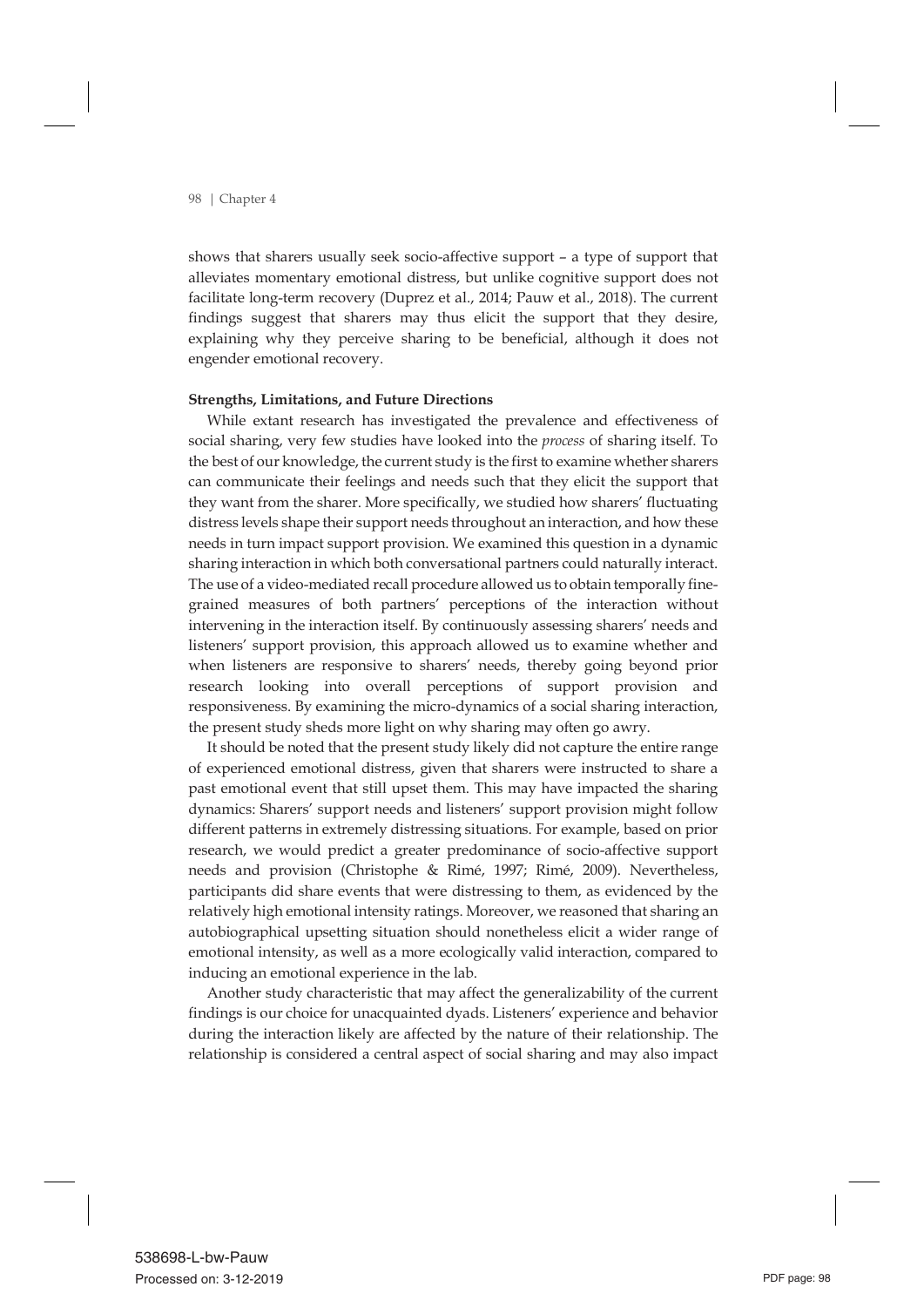the amount and type of support that people give (Christophe & Rimé, 1997; Dovidio & Penner, 2002). Given that listeners in the present study were previously unacquainted with the sharer, the sharing may not have been as emotion inducing as it would have been if a close other would have been involved. As such, support provision may have been less impacted by personal distress and empathic concern, and more by general beliefs about helpfulness or normative motives (e.g., personal standards, or social norms; Batson et al., 1987; Dovidio & Penner, 2002). Nevertheless, it should be noted that listeners did report being emotionally impacted by the sharer's story  $(M = 37.50, SD = 24.53, on a 0-100 scale)$ , and both sharers and listeners rated the conversation as relatively similar to conversations they would normally have in their daily lives  $(M = 5.06, SD = 1.45,$  on a 7-point Likert scale). Future research may shed light on how listeners' motivations vary as a function of the relationship with the sharer, and how this influences support provision. For example, while enhanced empathic concern for close others may foster greater socio-affective support provision, it is also possible that listening to a close other in need evokes personal distress that in turn makes people less inclined to provide socio-affective support, and instead opt for strategies directed at reappraising or disengaging from the emotional situation (e.g., see Lewis & Manusov, 2009; Smith, 2015).

 These caveats notwithstanding, we intentionally paired participants with someone they did not know. By having participants share with a stranger, we aimed to avoid pre-established relational patterns and instead allow the sharing interaction to unfold from a clean slate. A close other is likely better able to recognize the sharer's emotions and support needs, as they have accumulated knowledge regarding the other's regulatory preferences, goals, and past experiences (López-Pérez, Sanchez, & Parkinson, 2017; Wilhelm & Perrez, 2004). Based on this shared past, an interaction with a close other would provide less need for the sharer to communicate their support needs throughout the 8-minute conversation. Therefore, we intentionally attempted to create an interaction free of prior expectations and patterns, in order to examine whether sharers are able to communicate their feelings and needs to an unacquainted listener.

 While our findings speak to an important role of emotional intensity in shaping socio-affective support provision, future research is needed to establish how listeners can correctly infer sharers' cognitive support needs – a question that seems especially important given the potential of cognitive support for long-term recovery (e.g., see Nils & Rimé, 2012). In a previous set of studies, listeners appeared insensitive to sharers' cues indicative of a need for cognitive support (Pauw et al., 2019). However, in the present study, sharers' cognitive support needs did positively predict cognitive support provision. This suggests that cognitive support needs are communicated via other cues. The fact that more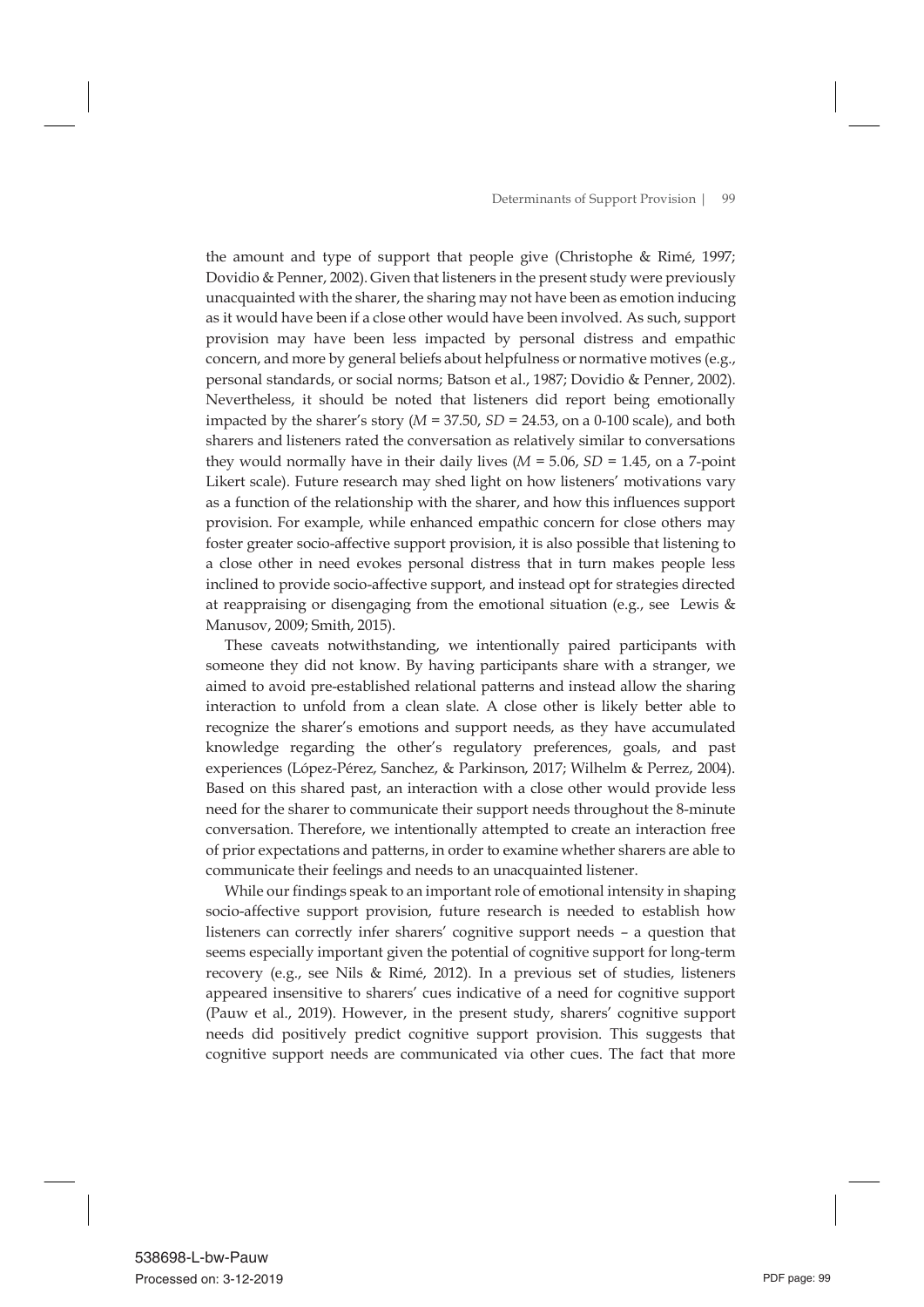strongly experienced (but not perceived) emotional intensity negatively predicted cognitive support provision suggests that something in sharers' behavior led listeners to infer the (in)appropriateness of cognitive support provision (e.g., avoided eye contact, withdrawal behavior). It is possible that under low emotional intensity, sharers adopted a more reflective stance towards the emotional situation, which may have elicited the provision of more cognitive support by the listeners. Sharers may, for example, have used more cognitive language (e.g., words reflecting insight; see Balon & Rimé, 2016), or used non-verbal cues, such as facial expressions or tone of voice, that implicitly communicated reduced emotional intensity (Keltner et al., 2016), leading listeners to infer a greater openness to cognitive support (Pauw et al., 2019).

 Another possibility is that cognitive support provision, or potentially any type of support provision, is strongly influenced by listeners projecting their own support needs onto the sharer. People have been shown to project their own positive and negative emotions onto others (Clark, Culin, Clark-Polner, & Lemay, 2016; Overall, Fletcher, Simpson, & Fillo, 2015; Wilhelm & Perrez, 2004), which may in fact disrupt their attention to the actual support needs of the other. Recent work revealed that perspective taking impaired emotion recognition to the extent that people had themselves had a similar emotional experience (Israelashvili, Sauter, & Fischer, under review). The authors theorized that this was due to the projection of their own emotional experiences onto the other person. In a similar vein, listeners have been shown to project their own evaluations of a support interaction onto the listener (Marigold, Holmes, Wood, & Cavallo, 2014). It is therefore not unthinkable that, while potentially well intended, listeners may also project their own support needs onto others.

 Relatedly, listeners' support provision might not only be driven by the sharer's distress, but also by the distress it evokes in the listeners themselves (cf. Parkinson & Simons, 2012). For example, listeners have been shown to provide greater emotional support to the extent that they experienced similar emotions as the sharer during the support interaction (Verhofstadt et al., 2008). However, it should be noted that emotional impact on the listener might also result in *less* responsive support. For example, sharers may irritate the listener (e.g., when the listener perceives the distress as unjustified; Weiner, 1980) or cause the listener to become vicariously distressed (Batson, Fultz, & Schoenrade, 1987;Lewis & Manusov, 2009; Smith, 2015), which may impede adequate support provision (Devoldre, Davis, Verhofstadt, & Buysse, 2010; Fabes, Eisenberg, & Eisenbud, 1993).

 Finally, while not assessed in the present study, individual differences may play a role in shaping both support seeking and support provision behaviors. For example, one important individual difference concerns attachment style, which is associated with chronic differences in people's cognitive, emotional, and